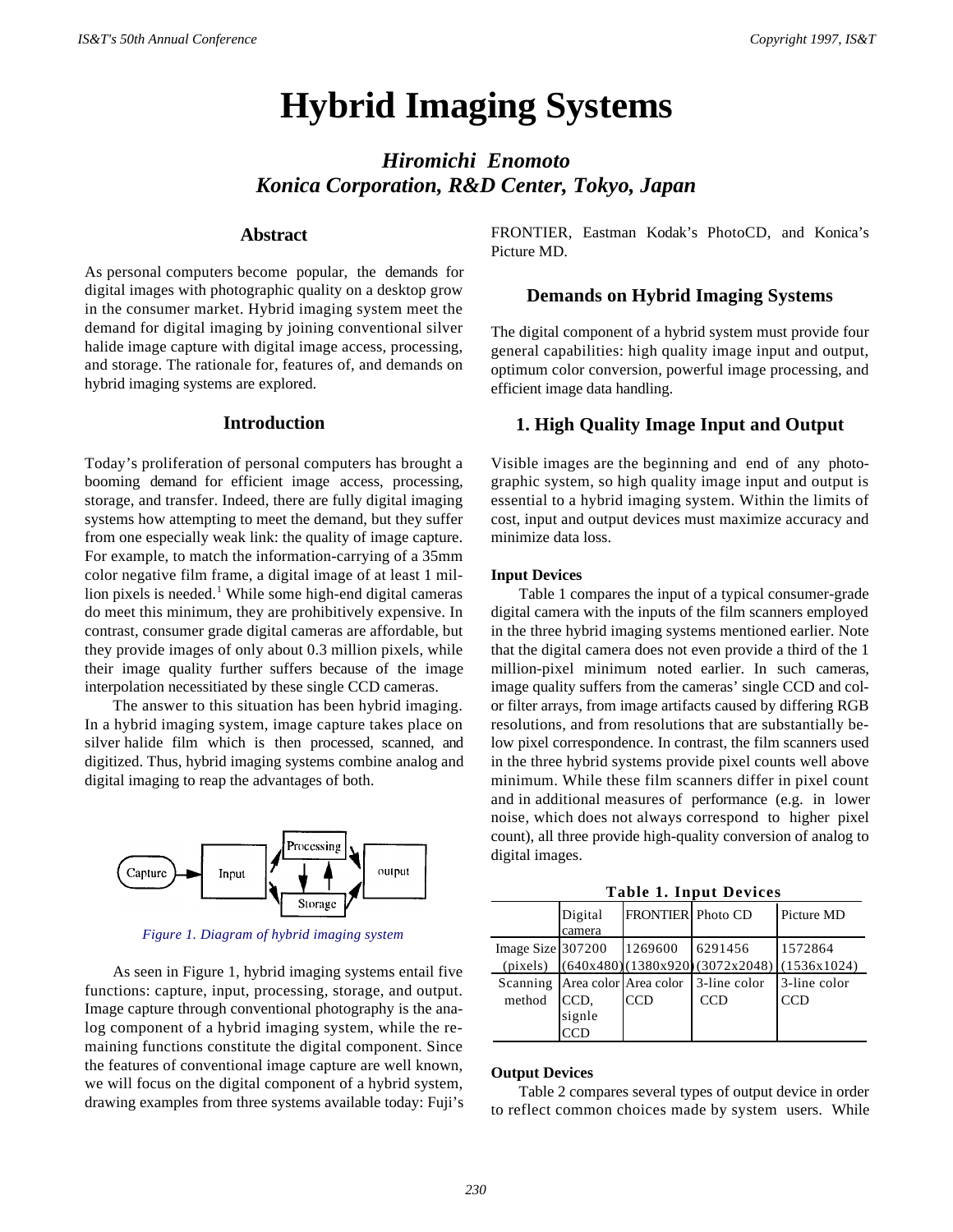their performance in such terms as resolution and noise presents a tradeoff against cost. Improvements in image quality continue to be made especially in inkjet printer, and each of these devices has found its application niche.

# **2. Optimum Color Conversion from Nega to CRT/Printer**

Optimum color conversion is crucial to image quality, and is based on a value judgment made when designing the system. For example, the PhotoCD system seeks the accurate reproduction of the actual colors of a photographed scene. In contrast, the Picture MD system targets colors as they would appear in a color print from a color negative. Based on our surveys showing that consumers prefer over true colors, the color is adjusted through subjective test and contrast and saturation are raised to meet this color reproduction target.

|                               | Pictrography<br>3000     | <b>KONICA</b><br><b>CRT</b><br><b>PRINTER</b> | <b>EPSON</b><br>MJ700-V2C | <b>EPSON</b><br><b>PM700C</b> |
|-------------------------------|--------------------------|-----------------------------------------------|---------------------------|-------------------------------|
| Printing<br>method            | Silver halide<br>laser   | CRT expose                                    | Ink Jet                   | Ink Jet                       |
| Resolution<br>(dpi)           | 133-400                  | 150                                           | 180, 360,<br>720          | 180, 360,<br>720              |
| Quantizati<br>on<br>Levels    | CMY 256,<br>respectively | CMY 256,<br>respectively                      | CMYK 2.<br>respectively   | $C_3$ : M 3<br>Y 2: K 2       |
| Max. file<br>size<br>(pixels) | 4709 x 3431              | 1792 x 1280                                   | 7965 x5952<br>*1          | 7965x5952<br>$*2$             |
| Pringint<br>time              | $120$ secs               | 20 secs                                       | $450$ secs                | $240$ secs                    |

**Table 2. Output Devices**

\* 1, \*2; printing time is calculated from resolution.

# **3. Powerful Image Editing**

One of the strongest attractions of hybrid systems is the powerful image editing capability that they offer. In analog system, photographic image has to be manipulated in dark room, on the other hand, in hybrid imaging system, similar manipulation can be done on the computer easily. Everything that can be done conventionally—and much that cannot—can be done through digital image editing. Examples include Fuji FRONTlER's back lighting correction, high contrast correction, underexposure correction, and edge enhancement; Eastman Kodak PhotoCD's image cropping, automatic color balance adjustment, and semi-automatic dust and scratch removal; and Konica Picture MD's chroma and CMY density control, sharpness enhancement, cropping and scaling, rotating and flipping, superimposition, and special effects such as posterizing, mosaic, and sepia. And various kinds of software which manipulate photographic image have been developed.

# **4. Efficient Image Data Handling**

To achieve the benefits of digital imaging, efficient image data handling is essential. Efficient image data handling is achieved chiefly through the selection of file formats, image file compression methods, and data storage devices. In combination, these technologies affect how well data can be stored, accessed, and transferred.

# **File Formats**

File formats greatly affect data access and transfer, and there are advantages and disadvantages to the file formats currently adopted by various hybrid imaging systems. For example, the accessibility of a file depends on file format compatibility, so mutually exclusive proprietary file formats present a barrier to accessibility. At the same time, the multi-resolution approach that each of these file formats takes makes data transfer more practical, for example, by providing the means for a user to select optimum viewing resolution. In digital camera, file formats supporting compression image and noncompression image have been standardized<sup>3,4</sup>.

## **Compression Methods**

Compression methods also affect data transfer, but perhaps the most salient effects are on data loss and storage. Lossy compression methods such as JPEG, used in Konica's Picture MD, can lose some image data, though this is usually acceptable to users who value high compression ratio and correspondingly higher storage capacity. In contrast, the nealy lossless proprietary compression method used in Eastman Kodak's PhotoCD system has an advantage in lower data loss, but at the expense of a lower compression ratio.

## **Storage Devices**

Finally, storage devices themselves affect access speed and storage capacity. The CD-ROMs, MOs, and MDs available for use in hybrid imaging systems are all highcapacity storage media, though the rough tradeoff here is with access speed. Great interest is being shown the upcoming DVDs, which will soon be rewritealbe and offer good speed with greatly expanded storage capacity.

# **Summary**

To meet today's demands for digital imaging, hybrid imaging systems compensate for digital imaging's weak link of image capture by joining conventional silver halide image capture with digital image processing, storage, and transfer. Hybrid imaging systems' digital functions—input, processing, storage, output—demand high quality image input and output, optimum color conversion, powerful image processing, and efficient image data handling.